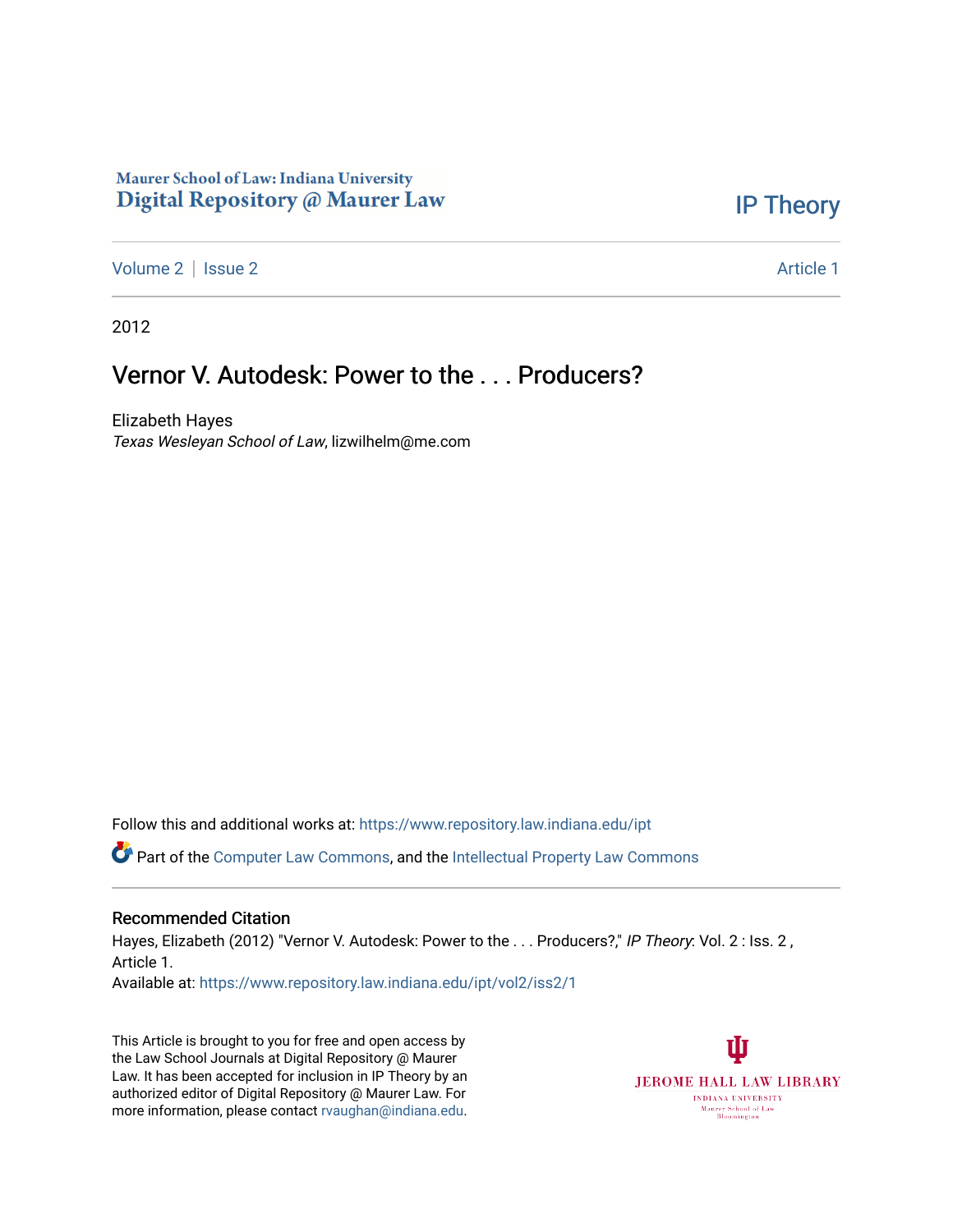

# Vernor v. Autodesk: Power to the ... Producers?<sup>†</sup>

Elizabeth Hayes\*

Vernor v. Autodesk, a recent case from the Ninth Circuit, threatens the very core of the first sale doctrine. *Vernor* radically alters the test for determining whether a transfer of a physical copy of copyrighted material is a sale or a license for the purposes of the first sale doctrine.<sup>1</sup> The new test makes a transfer much more likely to be a license than a sale, possibly extending copyright protection beyond what is called for in the Copyright Act and extending the use of licensing in more media than just computer software. Many resale industries face the peril of widespread license use. No industry, other than the software industry, however, is in more peril than the console video game industry.

Console video games are at a unique point at the intersection between licensing and sales. To date, video games copyrighted and released for consoles, such as the Xbox 360, Playstation 3, and Nintendo Wii, can be purchased, played, and then sold back by the purchaser to trade-in retailers such as GameStop.<sup>2</sup> GameStop then resells these games to new purchasers at a discount. This is similar to the process of selling books, records, and DVDs.<sup>3</sup> Software, however, is treated differently. Since most software is licensed to the purchaser, and not sold, the software producers can and do put significant restrictions on the use and transfer of the software.<sup>4</sup> Most notably, the licenses prohibit any subsequent sale of the software.

The intersection of video games and computer software lies where the two industries meet; that is, where a video game is copyrighted and released on multiple platforms, in-

<sup>†</sup> This title is a parody of GameStop's, a nationwide retailer of new and used videogames, slogan: "Power to the Players."

<sup>\*</sup> Elizabeth Hayes is a third-year law student at Texas Wesleyan School of Law in Fort Worth, Texas. She will graduate in May 2012 with a certificate in Intellectual Property Law. She is a member of the Mahon Inn of Court in Fort Worth, a board member of the Intellectual Property Law Association, and a member of the Alternative Dispute Resolution team. Additionally, she has interned with Texas A&M University and Southwest Airlines's general counsel. She is currently employed at the Law Offices of Earl A. Hargrave.

<sup>1.</sup> Vernor v. Autodesk, Inc., 621 F.3d 1102 (9th Cir. 2010), cert. denied, 181 L. Ed. 2d 32 (U.S. 2011).

<sup>2.</sup> Used Video Games & Pre-Owned Consoles and Accessories, GAMESTOP, http://www.gamestop.com/preowned (last visited Apr. 27, 2011).

<sup>3.</sup> Sell to Us, HALF PRICE BOOKS, http://www.hpb.com/selltous (last visited Apr. 27, 2011).

<sup>4.</sup> See, e.g., End User License Agreement, ADOBE, http://www.adobe.com/products/eulas/flashplayer 10 1 eula.html (last visited Apr. 27, 2011); License Terms, MICROSOFT, http://www.microsoft.com/About/Legal/EN/ US/IntellectualProperty/UseTerms/Default.aspx (allowing Microsoft software purchasers to download a copy of any of Microsoft's End User License Agreements).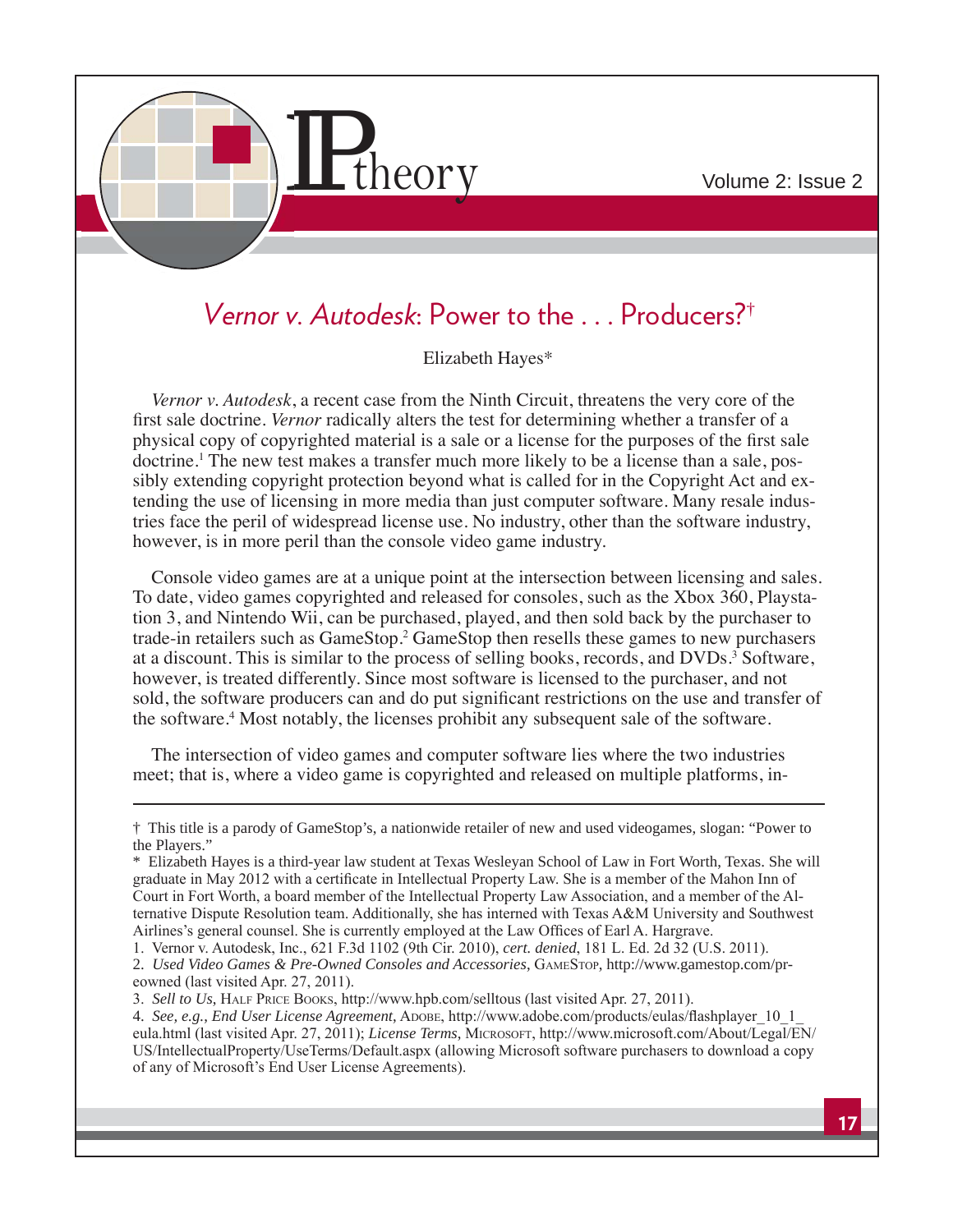cluding both for consoles and computers ("PCs"). Terms of game licenses vary depending upon the media platform for which the game was purchased.<sup>5</sup> Presumably, this is because the game producers, like many copyright owners, want control over the physical copies of their games and can do just that via licenses for the software. By attaching special codes to the console games that can only be used by the purchasers of the new game, the producers are already attempting to limit used game sales.<sup>6</sup> The new Vernor test opens the door to an expansion of the use of licenses. The application of licenses to console video games seems a logical and most eminent jump.

#### **The First Sale Doctrine**

These licenses confront many legal issues. One is in the realm of contract law. This discussion is an important one, but one not meant for this paper. Another is the first sale doctrine. As discussed in greater detail below, the first sale doctrine is a limitation on the rights of copyright holders. It is meant to curb the limited monopoly that is granted to the copyright holder by putting some rights back into the hands of the consumer. A widespread use of licenses could virtually eliminate this doctrine.

The first sale doctrine of copyrights is a limitation on the copyright owner's exclusive rights. Under the first sale doctrine, a copyright owner cannot control a physical copy of a copyrighted work after it has been sold for the first time. The doctrine was first considered in the Supreme Court case *Bobbs-Merrill Co.v. Straus*.<sup>7</sup> In *Bobbs-Merrill*, the copyright owner of the book "The Castaway" sought to enforce a notice on the book that disallowed the retail sale of the book for less than \$1 a copy against a retail store selling them for \$.89. The Court found that the exclusive rights under copyright protection are separate from the exclusive rights found in a patent. The court held that once the copyright owner has exercised the right to vend, his rights end. "To add to the right of exclusive sale the authority to control all future retail sales, by a notice that such sales must be made at a fixed sum, would give a right not included in the terms of the statute, and, in our view, extend its operation, by construction, beyond its meaning  $\dots$ ."<sup>8</sup>

The Court very clearly set out in *Bobbs-Merrill* that copyright owners have a plethora of exclusive rights. But once an owner has exhausted one of those rights, his control over the article in which the copyright material is embodied is lost. For example, an author has the

<sup>5.</sup> See, e.g., StarCraft II End User License Agreement, BLIZZARD ENTERTAINMENT, http://us.blizzard.com/enus/company/legal/sc2eula.html; see also Mass Effect 2 End User License Agreement, ELECTRONIC ARTS, http:// www.ea.com/1/product-eulas. But see Mass Effect 2 Game Manual for Xbox 360, ELECTRONIC ARTS (The game manual is available in hard copy only in the front of the Mass Effect 2 for Xbox 360 game box. There is no clause limiting transferability. On the outside of the game box, EA states: "Unauthorized copying, reverse engineering, transmission, public performance, rental, pay for play, or circumvention of copy protection is strictly prohibited.").

<sup>6.</sup> Collins v. GameStop Corp., No. C10-1210 TEH, 2010 WL 3077671, at \*1 (N.D.Cal. Aug. 6, 2010).

<sup>7.</sup> Bobbs-Merrill Co. v. Straus, 210 U.S. 339 (1908).

<sup>8.</sup> *Id.* at 351.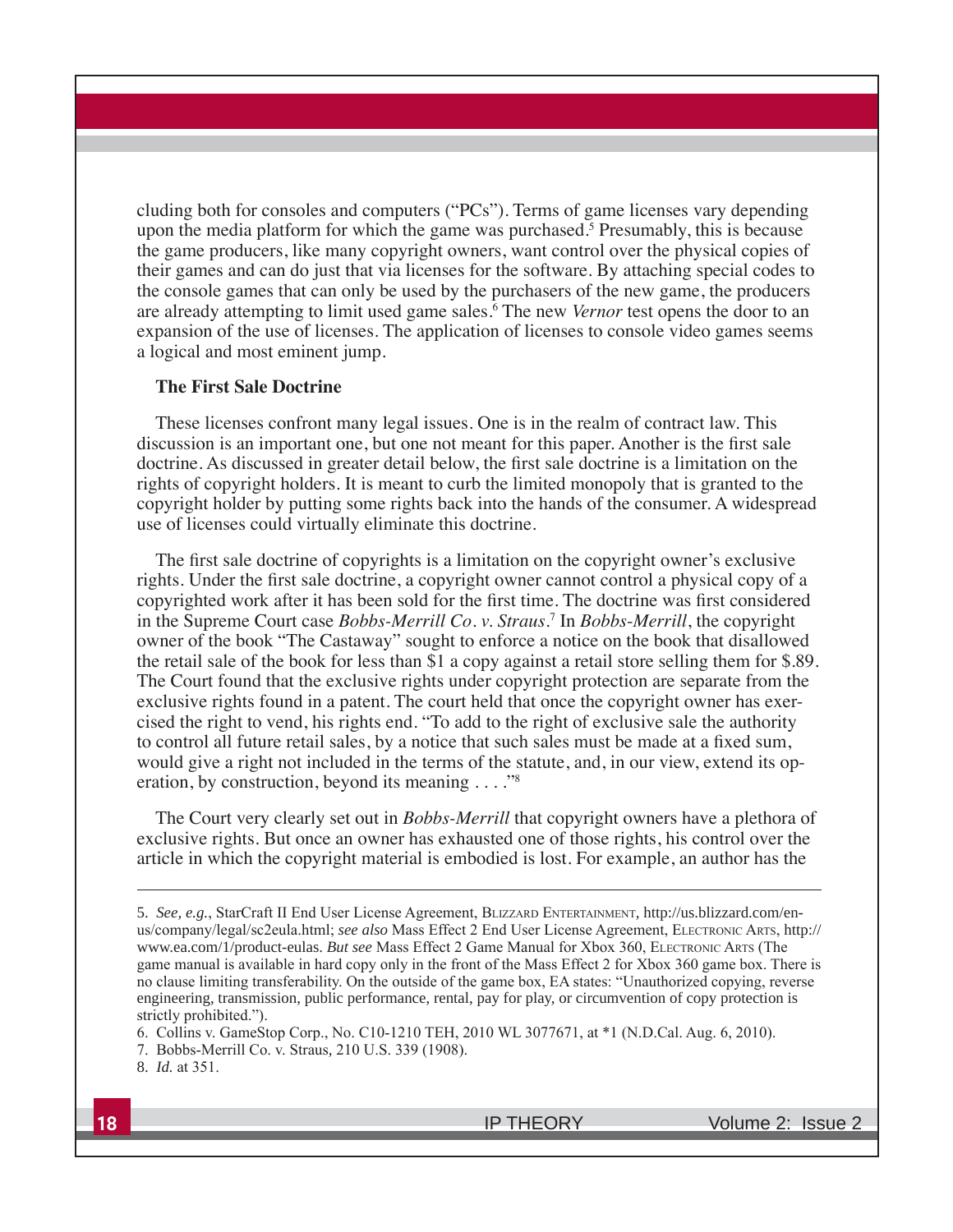exclusive right to distribute his copyrighted material.<sup>9</sup> But once the author has distributed his copyrighted material via a vessel, he cannot control what happens to that vessel. In the "brick and mortar" world, it is relatively easy to determine when the exclusive right of distribution is exhausted. In the Age of the Internet, however, it becomes difficult to decipher when the right of distribution is exhausted.

The first sale doctrine is now codified in Section 109(a) of the Copyright Act: "the owner of a particular copy or phonorecord lawfully made under this title, or any person authorized by such owner, is entitled, without the authority of the copyright owner, to sell or otherwise dispose of the possession of that copy or phonorecord."<sup>10</sup> By codifying the first sale doctrine, Congress explicitly supported the underlying policies of copyright law: to grant a monopoly for a limited period of time for a specified set of rights, and once those rights are used, the copyright holder cannot seek greater protection by circumventing copyright law.

Copyrighted software presents a special problem in the realm of copyright. Most agree that software is the type of material that the Founding Fathers sought to protect<sup>11</sup> in the Intellectual Property Clause of the U.S. Constitution.<sup>12</sup> A cursory analysis shows that software is a work of authorship that is sufficiently original and fixed in a tangible medium such that it should be copyrightable. However, software was not immediately granted protection. There was a great debate across the jurisdictions over whether software should be copyrightable.<sup>13</sup> It was not until 1983 that the Third Circuit held that computer programs were copyrightable in Apple Computer, Inc. v. Franklin Computer Corp.<sup>14</sup>

Because software can be copied onto a computer and then be subsequently used without the original disk, there is a potential that the disk can be sold by the user to a third party without paying anything to the copyright owner. While this is a risk in all forms of copyrighted material, the original software purchaser can still use the software from the disk that is resold to a third party. Unlike a book or a record, assuming the original purchaser does not violate the copyright owner's exclusive right to reproduce, the original purchaser forfeits his continued use of the copyrighted article once he sells or lends it to another. This problem has been the catalyst for the "End User License Agreement," or the EULA. These

12. U.S. CONST. art. 1, § 8, cl. 8.

13. See, e.g., Stern Elecs., Inc. v. Kaufman, 669 F.2d 852 (2d Cir. 1982); NEC Corp. v. Intel Corp., 10 U.S.P.Q.2d 1177 (N.D. Cal. 1989); Williams Elecs., Inc. v. Arctic Int'l, Inc., 685 F.2d 870 (3d Cir. 1982). 14. Apple Computer, Inc. v. Franklin Computer Corp., 714 F.2d 1240 (3d Cir. 1983) (holding that a computer program can be protected as a literary work for the purposes of copyright).

IP THEORY Volume 2: Issue 2 **19**

<sup>9.</sup> *E.g.*, 17 U.S.C. § 106(3) (2006).

<sup>10.</sup> Copyright Act of 1976, 17 U.S.C. § 109(a) (2006).

<sup>11.</sup> *See generally* Russ Krajec, *One Reason Why Software Is Patentable and Should Not Be Copyrightable*, ANYTHING UNDER THE SUN MADE BY MAN – RUSS KRAJEC, http://www.krajec.com/blog/one-reason-why-software-is-patentable-and-should-not-be-copyrightable (last visited Aug. 3, 2011); *Copyright and Related Rights - FAQs*, WORLD INTELL. PROP. ORG., http://www.wipo.int/copyright/en/faq/faqs.htm (last visited Aug. 3, 2011); *History – Chapter 2: Copyright of Computer Programs*, DIGITAL L. ONLINE, http://digital-law-online.info/  $Ipdi1.0$ /treatise17.html (last visited Aug. 3, 2011).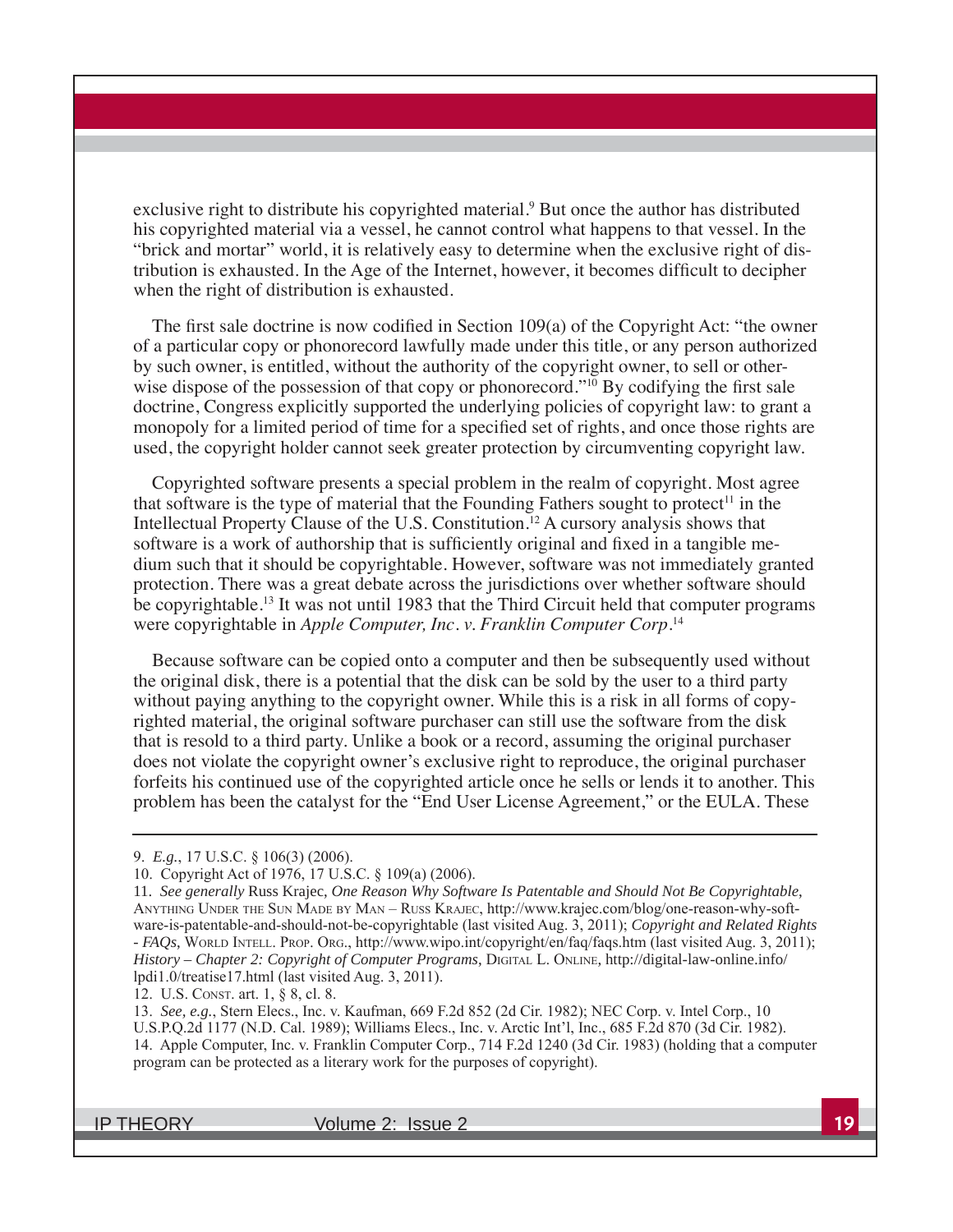EULAs, also called "shrink-wrap licenses," transform a would-be owner of software into a licensee of software upon unwrapping the shrink-wrap.<sup>15</sup> Contract issues aside, the owners of copyrighted software have essentially found a way to circumvent the first sale doctrine.

As stated above, Congress codified the first sale doctrine in Section 109(a) of the Copyright Act. This codification applies only to "owners" of the copyrighted material. The EULA, or "shrink-wrap license," makes the purchaser of copyrighted software a licensee, not an owner, negating the effects of 109(a), and skirting the first sale doctrine altogether.

The Third Circuit concisely summarized the history of — in the court's words—"shrinkwrap licensing" in Step-Saver Data Systems, Inc. v. Wyse Technology.<sup>16</sup> "When these form licenses were first developed for software, it was, in large part, to avoid the federal copyright law first sale doctrine  $\ldots$ ."<sup>17</sup> The court explains the problem that software presents is that potential customers can "borrow" the software from other users or, prior to the 1980 amendment to Section 117 of the Copyright Act, rent the software from software rental companies.<sup>18</sup> The *Step-Saver* court says that the licensing of the software stemmed from the software companies wanting to sue the software rental companies because "the first sale doctrine, though, stood as a substantial barrier to successful suit against these software rental companies, even under a theory of contributory infringement."<sup>19</sup> By characterizing the original transaction between the software company and rental company as a license, the software producers were successfully able to circumvent the first sale doctrine.<sup>20</sup> This worked so well against the software rental companies, the producers applied it to individual purchasers, and so was born the shrink-wrap license.<sup>21</sup>

Early cases contesting the licenses were split. For instance, in SoftMan Products v. *Adobe Systems*, a California district court held that SoftMan's purchase of the copyrighted software from Adobe was a sale, not a license.<sup>22</sup> In *In re DAK Industries*, the Ninth Circuit also held that the transfer of Microsoft's "Microsoft Office" software to DAK Industries constituted a sale, not a license.<sup>23</sup> While this was a case involving the distribution of funds from a company in bankruptcy proceedings, Microsoft brought a separate copyright claim, in addition to the bankruptcy claims.

23. *In re* DAK Industries, Inc., 66 F.3d 1091, 1095 (9th Cir. 1995) (holding that the transfer of copies of copyrighted software was a "lump sum sale," not a license).

<sup>15.</sup> Step-Saver Data Sys., Inc. v. Wyse Tech., 939 F.2d 91 (3d Cir.1991).

<sup>16.</sup> *Id.* at 96, n.7.

*Id.*

<sup>18.</sup> *Id.*

*Id.*

<sup>20.</sup> *Id.*

<sup>21.</sup> *Id.*

<sup>22.</sup> SoftMan Prods. Co., v. Adobe Sys. Inc., 171 F. Supp. 2d 1075 (C.D. Cal. 2001) (holding that SoftMan's purchase of copies of Adobe's copyrighted products constituted a sale because Adobe's end user license agreement was unenforceable against SoftMan).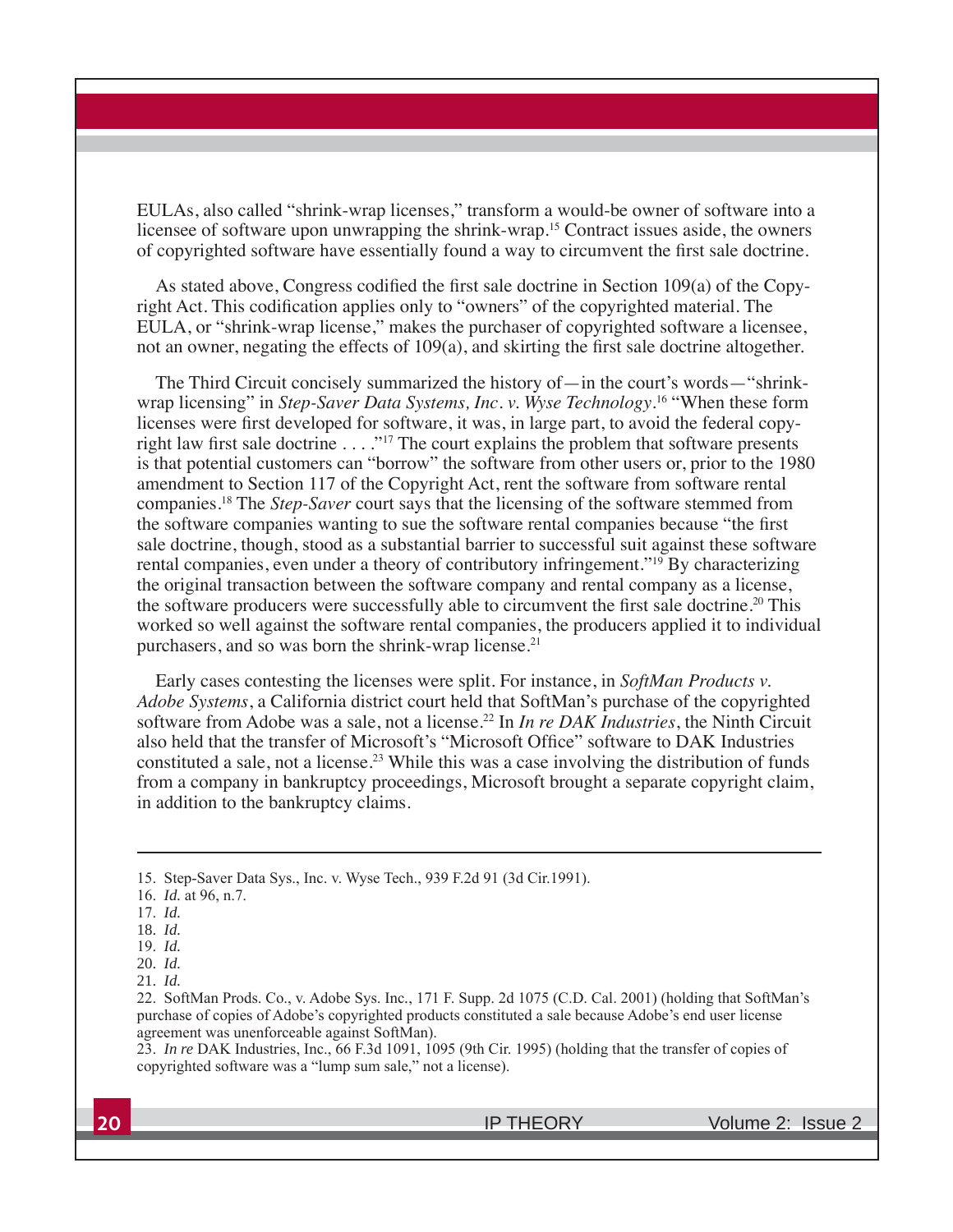However, in a line of cases brought by software companies—mostly Microsoft—courts held, almost without analysis, that the EULAs created licensees, not owners, of their products. Starting with *Microsoft Corp. v. Harmony Computers & Electronics, Inc., a New York* district court stated, "[A]ll possessors of Microsoft Products have only a license to use."<sup>24</sup> The court makes this announcement with no in-depth analysis of whether the transfer was a sale or a license. The Northern District of California Court in Adobe Systems Inc. v. One Stop *Micro, Inc.* wholly accepts *Harmony*'s premise that software companies never sell software, only license it.<sup>25</sup> As Nimmer puts it, this line of cases "manages to transform a contractual term that software purveyors unilaterally include in their contracts into a binding provision on the world—even on parties who are not in privity of contract—and one that, moreover, undoes the dictates of Congress by undermining an essential feature of the Copyright Act!"<sup>26</sup>

As indicated by Nimmer's heated exclamation point above, the conflict has reached a boiling point. The stage is set, and the mood is ripe for consumers and courts to tackle the licensing scheme perpetrated by the software companies aiming to circumvent the first sale doctrine and extend their rights beyond those granted to them in the Copyright Act.

#### **Vernor v. Autodesk, Inc***.*

The Ninth Circuit's decision to modify the "sale versus license" test in *Vernor v. Autodesk* is the most recent, and possibly most injurious to the consumer, case to rule on the licensing of software. The court's new test, as discussed below, will make it easier for software producers, and potentially other media producers, to license copies of their copyrighted material instead of selling it.

Timothy Vernor makes his living selling goods on the online sale and auction site,  $eBay<sup>27</sup>$ Several of the items he sold on eBay were copyrighted software packages made by Autodesk, Inc., AutoCAD Release 14 software, known as AutoCAD. AutoCAD sells for between \$1,200 and \$7,500 per copy.<sup>28</sup> The disparate price range is due to differences in delivery online versus hard copy—and inclusive software in the packages, i.e., the more AutoCAD programs bundled together in the package the more expensive the software is. Autodesk's software is used mainly for engineering, designing, and entertainment "workflows" that, among other things, allows users to create digital 3-D models of their products.<sup>29</sup>

IP THEORY Volume 2: Issue 2 **21**

<sup>24.</sup> Microsoft Corp. v. Harmony Computers & Elecs, Inc., 846 F. Supp. 208, 213 (E.D.N.Y. 1994) (holding that the licensed dealers from which Harmony bought copies of the copyrighted material exceeded the scope of their licenses, and therefore Harmony was not shielded by the first sale doctrine).

<sup>25.</sup> Adobe Sys. Inc. v. One Stop Micro, Inc., 84 F. Supp. 2d 1086 (N.D. Cal. 2000) (holding that the software was licensed according to the end user license agreement, and therefore the first sale doctrine did not apply). 26. 2-8 MELVILLE B. NIMMER & DAVID NIMMER, NIMMER ON COPYRIGHT § 8.12 (83d ed. 2010) (Exclamation point from original!).

<sup>27.</sup> Vernor v. Autodesk, Inc., 621 F.3d 1102, 1105 (9th Cir. 2010). Unless otherwise indicated, all factual assertions in the paragraphs below are taken from the opinion, at 1104-06.

<sup>28.</sup> *Autodesk—Compare AutoCAD Products*, AUTODESK, HTTP://USA.AUTODESK.COM/COMPARE-AUTOCAD-PRODUCTS/. *Id.*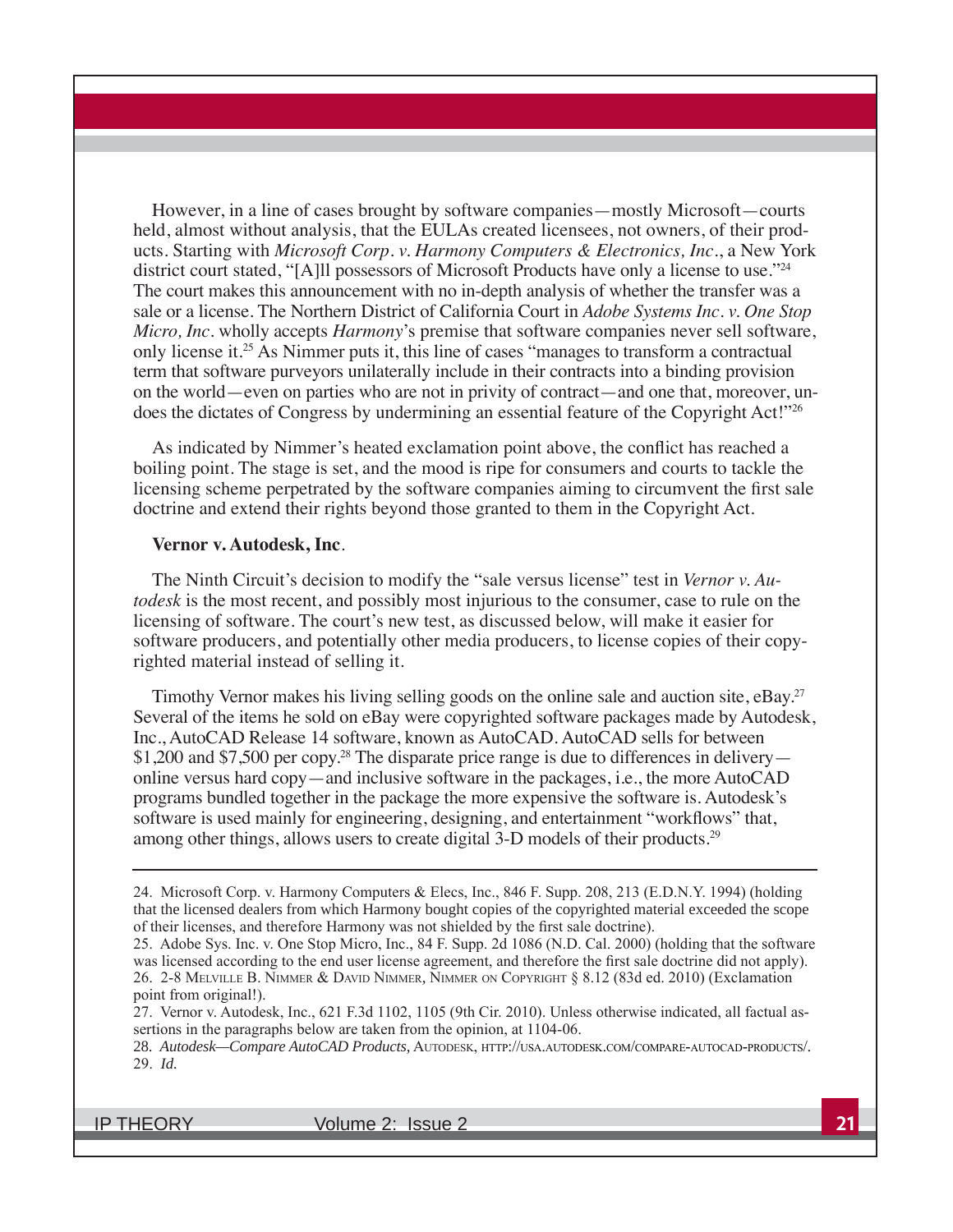Upon learning that Mr. Vernor was selling used copies of their software on eBay, Autodesk sent a Digital Millennium Copyright Act (DMCA) notice to eBay claiming that the sale was infringing its copyright. eBay subsequently suspended the sale. Mr. Vernor responded with a counter-notice that his sale was lawful. Autodesk never responded to this counter-notice. eBay eventually reinstated the auction and Mr. Vernor sold the Autodesk software.

In 2007, Mr. Vernor bought four authentic used AutoCAD packages from Caldwell/ Thomas Associates (CTA) at an office sale. Mr. Vernor sold three of the AutoCAD packages on eBay. However, for each auction Autodesk sent eBay a DMCA notice, eBay suspended the auction, Mr. Vernor sent Autodesk a counter-notice, eBay reinstated the auction, and the AutoCAD software sold. Upon listing the fourth AutoCAD software package, Autodesk sent yet another DMCA notice to eBay, resulting in a one-month suspension of Mr. Vernor's eBay account for repeat infringement and effectively freezing Mr. Vernor's income for a month.

Because it is relevant to the analysis, it would be pertinent to look at how CTA came into possession of the AutoCAD software packages. The software packages were transferred from Autodesk to CTA as part of a settlement package pursuant to an unrelated dispute.<sup>30</sup> The software packages were accompanied by a license agreement that, among other restrictions, prohibited the "rent, lease, or transfer [of] all or part of the Software, Documentation, or any rights granted hereunder to any other person without Autodesk's prior written consent."<sup>31</sup> CTA then sold Mr. Vernor two additional AutoCAD packages that he wished to sell on eBay.

Because of the ordeals described above, Mr. Vernor filed a declaratory judgment case seeking declaratory relief so that he could sell the AutoCAD software packages on eBay without further interruption.<sup>32</sup> The District Court for the Western District of Washington, in its opinion denying Autodesk's Motion to Dismiss, addressed the issue of Mr. Vernor's standing and found that the inconvenience of having to continuously send DMCA counternotices to Autodesk and the suspension of Mr. Vernor's eBay account constituted a "controversy of sufficient immediacy" for standing. $33$ 

### *District Court Decisions*

The district court issued two opinions on this case; first, on Autodesk's Motion to Dismiss, $34$  and second, on trial.<sup>35</sup> Both times the district court found in favor of Mr. Vernor, holding that Autodesk's transfer of the AutoCAD software to CTA was a sale rather than

<sup>30.</sup> Vernor v. Autodesk, Inc., 555 F. Supp. 2d 1164, 1166 (W.D. Wash. 2008).

*Id.*

*See id.*

<sup>33.</sup> *Id.* at 1167.

<sup>34.</sup> Vernor, 555 F. Supp. 2d 1164.

<sup>35.</sup> Vernor v. Autodesk, Inc., No. C07-1189RAJ, 2009 WL 3187613, at \*1 (W.D. Wash. Sept. 30, 2009).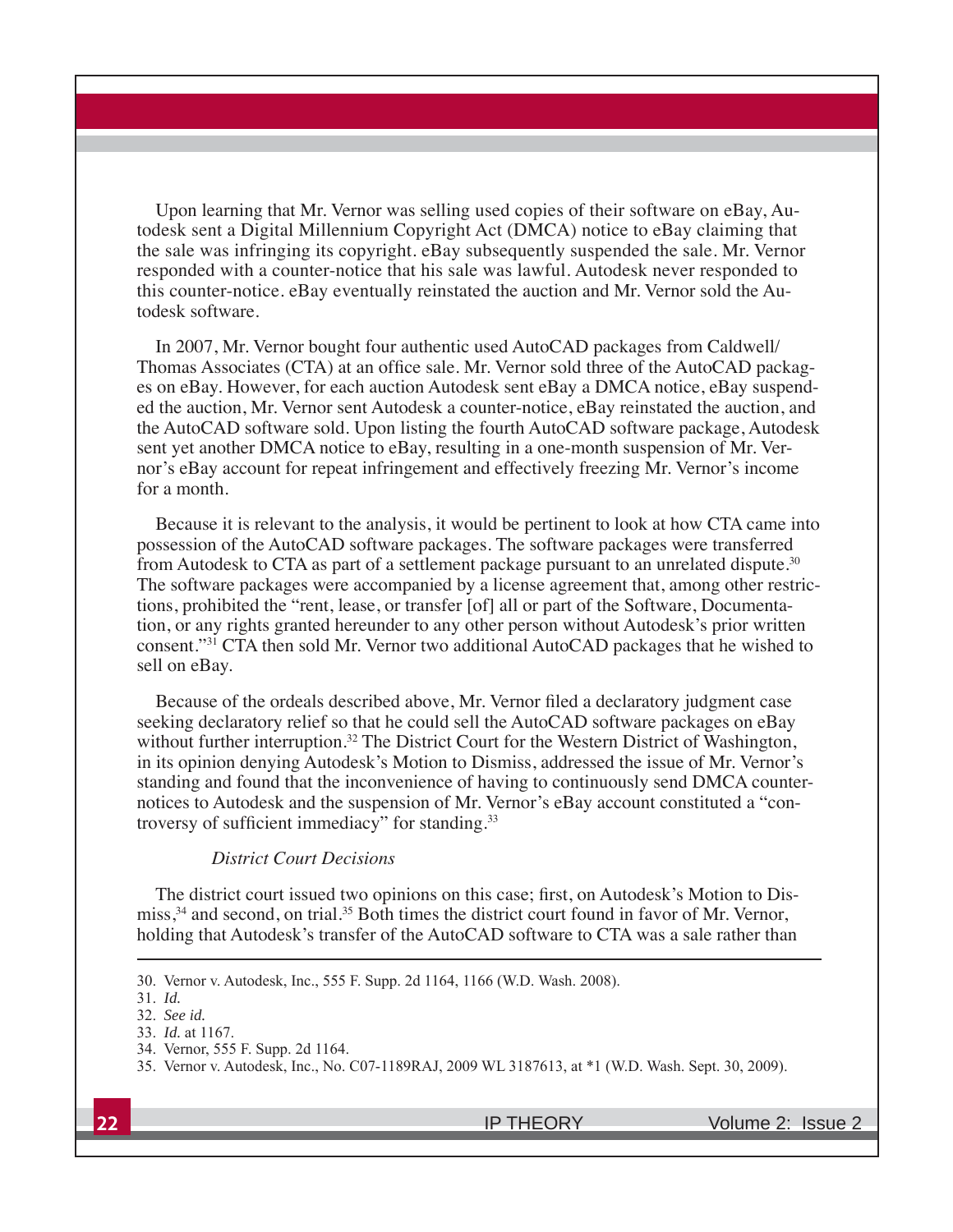a license, and therefore, the sale to Mr. Vernor and his subsequent sales to eBay customers were protected by the first sale doctrine.<sup>36</sup>

The district court decision in *Vernor* relied on *United States v. Wise* to decide the first sale issue. In *Wise*, the court considered several contracts between movie studios and various recipients of movie prints.<sup>37</sup> Each contract was different, but all were labeled "licenses" by the movie studios and all transferred only limited rights, mainly for exhibition purposes.<sup>38</sup> In short, the *Wise* court found that the majority of the contracts were licenses because they required return of the film prints after a certain period of time.<sup>39</sup> However, three contracts did not require the return of the film prints, and the *Wise* court found that these contracts constituted sales.<sup>40</sup> The "Redgrave Contract" at issue in *Wise* was especially pertinent to the district court in Vernor because the contract actually said nothing about the return of the film prints but subjected Ms. Redgrave, the "licensee" of the film print, to "draconian transfer restrictions"<sup>41</sup>.<sup>42</sup> The transfer restrictions should sound very familiar to any modern software user or one who has read the license at issue in *Vernor*. The restrictions included that Ms. Redgrave could only use the film prints for her "personal use and enjoyment"<sup>43</sup> and "that she could not sell, lease, license, or loan the print to any other person."<sup>44</sup> The contract also required that Ms. Redgrave retain possession of the film print "at all times,"<sup>45</sup> which goes further than even the most stringent of modern software licensing agreements.

After reviewing all of the contracts, the *Vernor* court found that the Autodesk licensing agreement was very similar to the Redgrave Contract, and that the critical factor was whether the transferee was allowed to keep the copy of the copyrighted material that was acquired from the copyright holder—or to be more precise, whether CTA was required to return the copies of AutoCAD to Autodesk.<sup>46</sup> Finding no language requiring CTA to return the AutoCAD software, the court found that the transfer was actually a sale, immunizing Mr. Vernor through the first sale doctrine.<sup>47</sup>

#### *Ninth Circuit Decision*

According to the Ninth Circuit Court of Appeals, the problem with the district court's holding lied in the split precedent in the Ninth Circuit. The precedent is split between Wise

- *Id.*
- 44. Vernor, 555 F. Supp. 2d at 1170.

*Id.*

IP THEORY Volume 2: Issue 2 **23**

<sup>36.</sup> See id. at \*2 (the district court rested its decisions on Ninth Circuit precedent, *United States v. Wise*, 550 F.2d 1180 (9th Cir. 1977), see id. at \*11).

<sup>37.</sup> United States v. Wise, 550 F.2d 1180, 1191 (9th Cir. 1977).

<sup>38.</sup> See id. at 1190.

*See id.*

<sup>40</sup>*. See id.* at 1191.

<sup>41.</sup> Vernor, 555 F. Supp. 2d at 1170.

<sup>42.</sup> *See* Wise, 550 F.2d at 1192.

<sup>45.</sup> *Id.*

<sup>46.</sup> See Vernor, 2009 WL 3187613, at  $*8$ .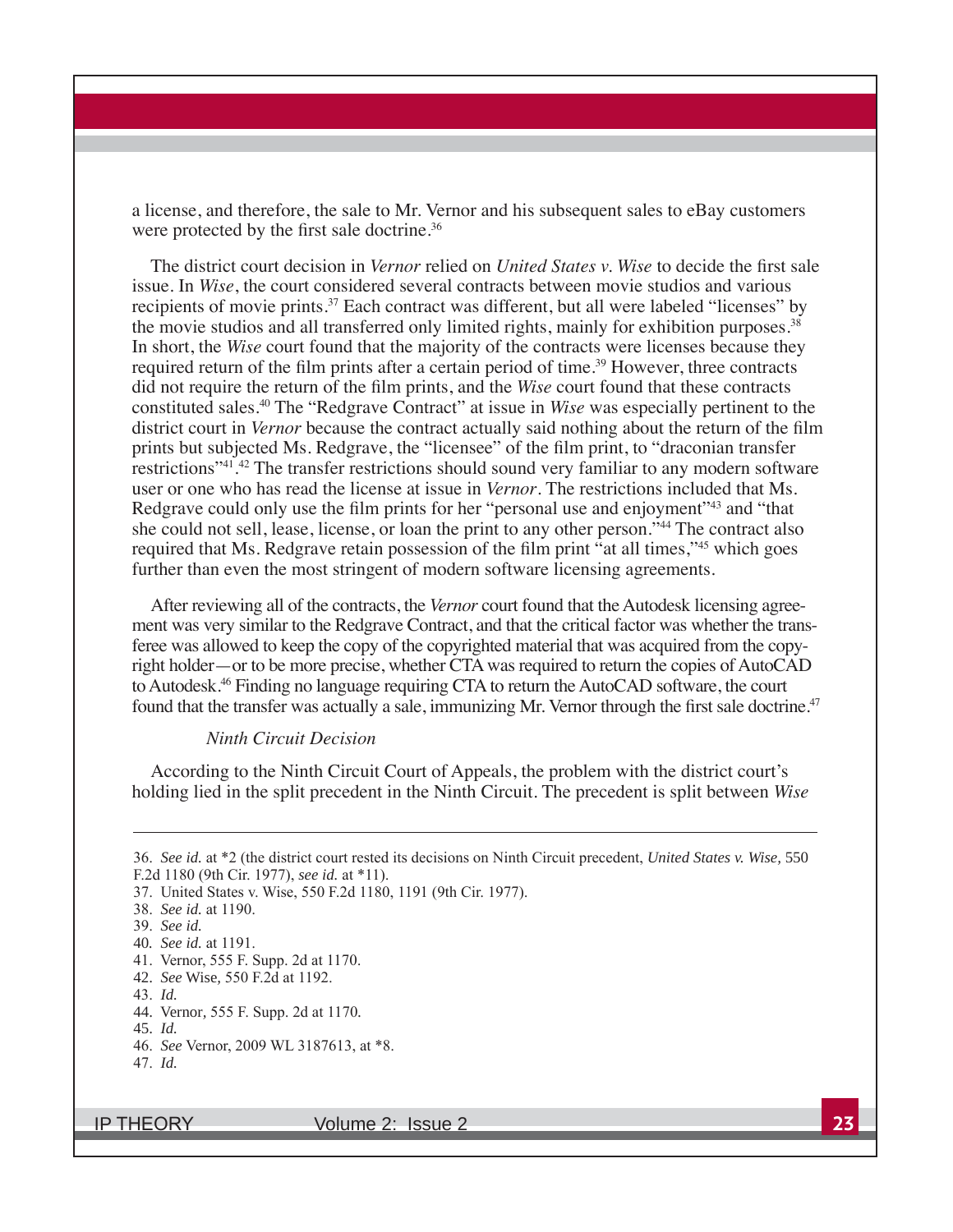and what the Ninth Circuit dubbed the "*MAI* Trio" of cases. Wise was discussed above. The MAI Trio begins with the controversial decision MAI Systems Corp. v. Peak Computer, Inc., which contains a footnote stating: "Since MAI licensed its software, the Peak customers do not qualify as 'owners' of the software and are not eligible for protection under § 117."<sup>48</sup> As the Vernor appellate court noted, there is no analysis or explanation as to why the transfer was considered a license instead of a sale, nor did the MAI court cite Wise, which would seem to be direct precedent.<sup>49</sup> To complete the trio, the other two cases, *Triad System Corp*. v. Southeast Express Co.<sup>50</sup> and Wall Data, Inc. v. Los Angeles County Sheriff's Depart*ment*,<sup>51</sup> also considered software transfer agreements and came to the conclusion that they were mere licenses with no consideration of Wise.

The Vernor district court discussed the split precedent, resigned that it was irreconcilable, and followed the rule that the court must follow the oldest of the precedent, which was Wise.<sup>52</sup> The appellate court, however, disagreed. The appellate court held that the split precedent was reconcilable,  $53$  and laid out a new rule combining the two old ones: "a software user is a licensee rather than an owner of a copy where the copyright owner  $(1)$  specifies that the user is granted a license;  $(2)$  significantly restricts the user's ability to transfer the software; and  $(3)$  imposes notable use restrictions."<sup>54</sup> Applying the facts in Vernor to the new rule, the Ninth Circuit found that the original transfer to CTA was not a sale, but a license, and therefore CTA and Mr. Vernor's subsequent sales of the software were infringing upon Autodesk's copyright.<sup>55</sup> To date, the case stands as remanded to the District Court.

#### The Implications of Vernor

Since the Ninth Circuit handed down its opinion, the legal world and the blogosphere have exploded, crying that this case is the end of the first sale doctrine as we know it.<sup>56</sup> Vernor's three-factor test alters the accepted test, thereby opening the door for a wider use

<sup>48.</sup> MAI Sys. Corp. v. Peak Computer, Inc., 991 F.2d 511, 518 n.5 (9th Cir. 1993).

<sup>49.</sup> See Vernor, 2009 WL 3187613, at \*9.

<sup>50.</sup> Triad Sys. Corp. v. Se. Express Co., 64 F.3d 1330 (9th Cir. 1995) (determining that licensees could not rely on the Copyright Act's § 117 "essential step defense").

<sup>51.</sup> Wall Data, Inc. v. Los Angeles County Sheriff's Dep't, 447 F.3d 769 (9th Cir. 2006) (holding that even though the license did not limit the resale of the software, the transfer of copies of copyrighted software was licensed rather than sold).

<sup>52.</sup> See Vernor, 555 F. Supp. 2d at 1172; see also Vernor, 2009 WL 3187613, at \*8.

<sup>53.</sup> See Vernor, 621 F.3d at 1111.

<sup>54.</sup> Id.

<sup>55.</sup> Id. at 1112.

<sup>56.</sup> See, e.g., Evan Brown, Vernor v. Autodesk: Does it Matter in an Age of Cloud Computing, INTERNET CASES (Sept. 10, 2010), http://blog.internetcases.com/2010/09/10/vernor-v-autodesk-does-it-matter-in-an-ageof-cloud-computing/; Lee Gesmer, Hey Dude, That Program's Mine! Vernor v. Autodesk, GESMER UPDEGROVE LLP - MASS LAW BLOG (Sept. 17, 2010), http://masslawblog.com/copyright/hey-dude-that-programs-minevernor-v-autodesk/.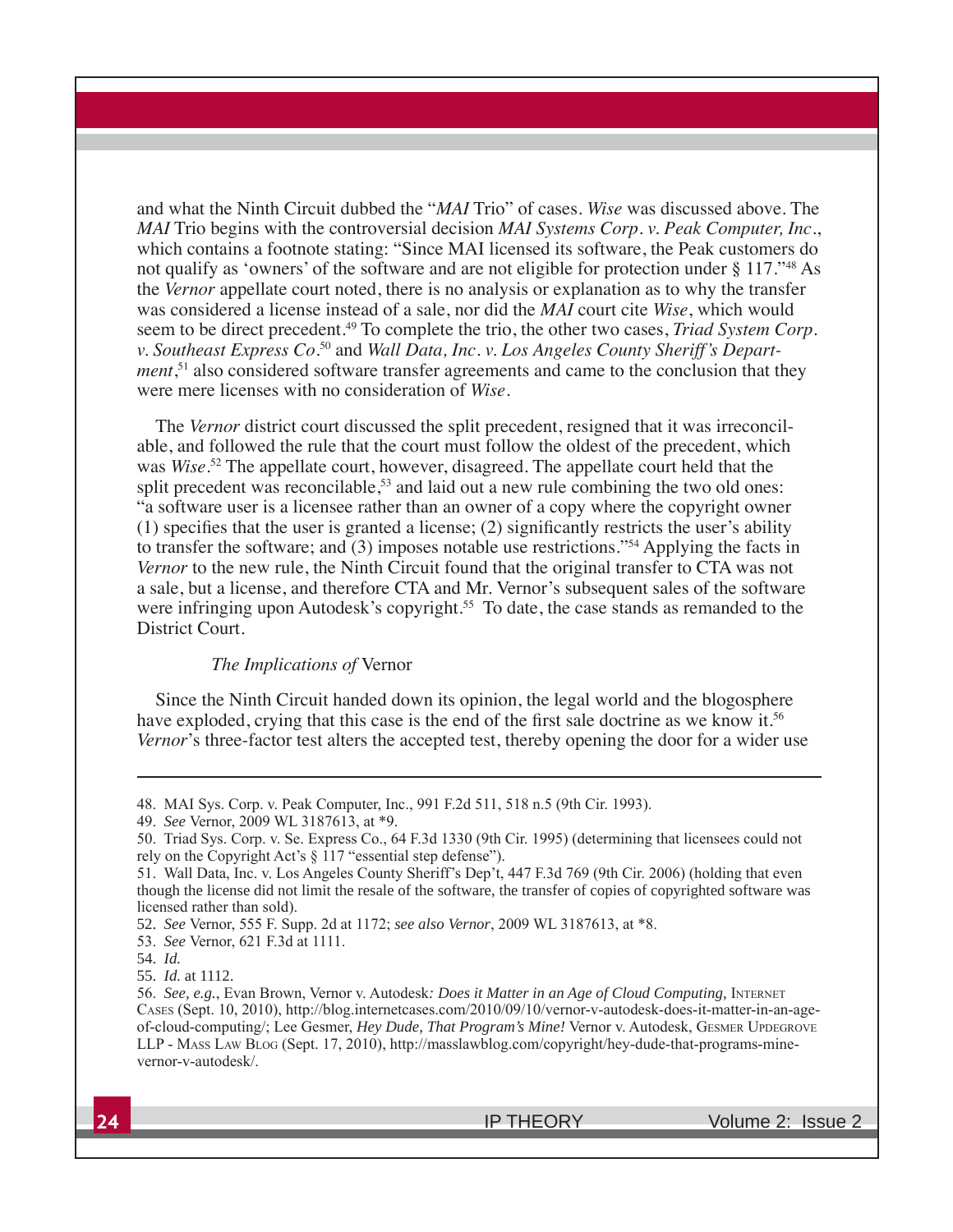of licensing copyrighted material. Nimmer lays out the proper four-question inquiry for categorizing a transfer as a sale or not for the purposes of the first sale doctrine:

(1) Was the subject physical product (the 'copy') lawfully manufactured with authorization of the copyright owner?

(2) Was that particular copy transferred under the copyright owner's authority?

(3) Does defendant qualify as the lawful owner of that particular copy?

(4) Did the defendant thereupon dispose of that particular copy (as opposed to, for example, reproducing it)? $57$ 

According to Nimmer, "An affirmative answer to each question validates the defense. Failure to qualify under any prong dooms it."<sup>58</sup> This inquiry correctly focuses on the lawfulness of the defendant's actions while she was in possession of the copyrighted article. It is also a more holistic approach to reviewing the transaction. In contrast, Vernor's test focuses on the software company's intent and the language of the license, essentially giving the software producers a "how-to manual" on how to circumvent the first sale doctrine.<sup>59</sup>

The district court, and Nimmer for that matter, also focused on whether the "license" requires the licensee to return the copyrighted article after use.<sup>60</sup> This, the district court found, was the critical factor in Wise in determining whether the contracts were licenses or sales.<sup>61</sup> This factor is obliterated by the Vernor test. The much-discussed "Redgrave Contract" did not call for the return of the product, but put drastic restrictions on the use of the article. Using the new *Vernor* test, this contract would likely be considered a license, not a sale, and therefore would not be subject to the first sale doctrine. The Redgrave Contract specified that the user was granted a license<sup>62</sup>; the contract significantly restricted the user's ability to transfer the copyrighted work illustrated by the contract's language preventing sale, lease, license, or loan of the print<sup>63</sup>; and it imposed notable use restrictions by eliminating all uses except for "Ms. Redgrave's in-home display"<sup>64</sup> of the film. In fact, all three

58. Id.

- 63. See id.
- 64. Id.

**IP THEORY** 

<sup>57.</sup> NIMMER, supra note 26.

<sup>59.</sup> See Vernor, 621 F.3d at 1111 ("We read Wise and the MAI trio to prescribe three considerations that we may use to determine whether a software user is a licensee, rather than an owner of a copy. First, we consider whether the copyright owner specifies that a user is granted a license. Second, we consider whether the copyright owner significantly restricts the user's ability to transfer the software. Finally, we consider whether the copyright owner imposes notable use restrictions. Our holding reconciles the MAI trio and Wise, even though the *MAI* trio did not cite *Wise*.").

<sup>60.</sup> See Vernor, 2009 WL 3187613, at \*7.

<sup>61.</sup> See id.

<sup>62.</sup> See id.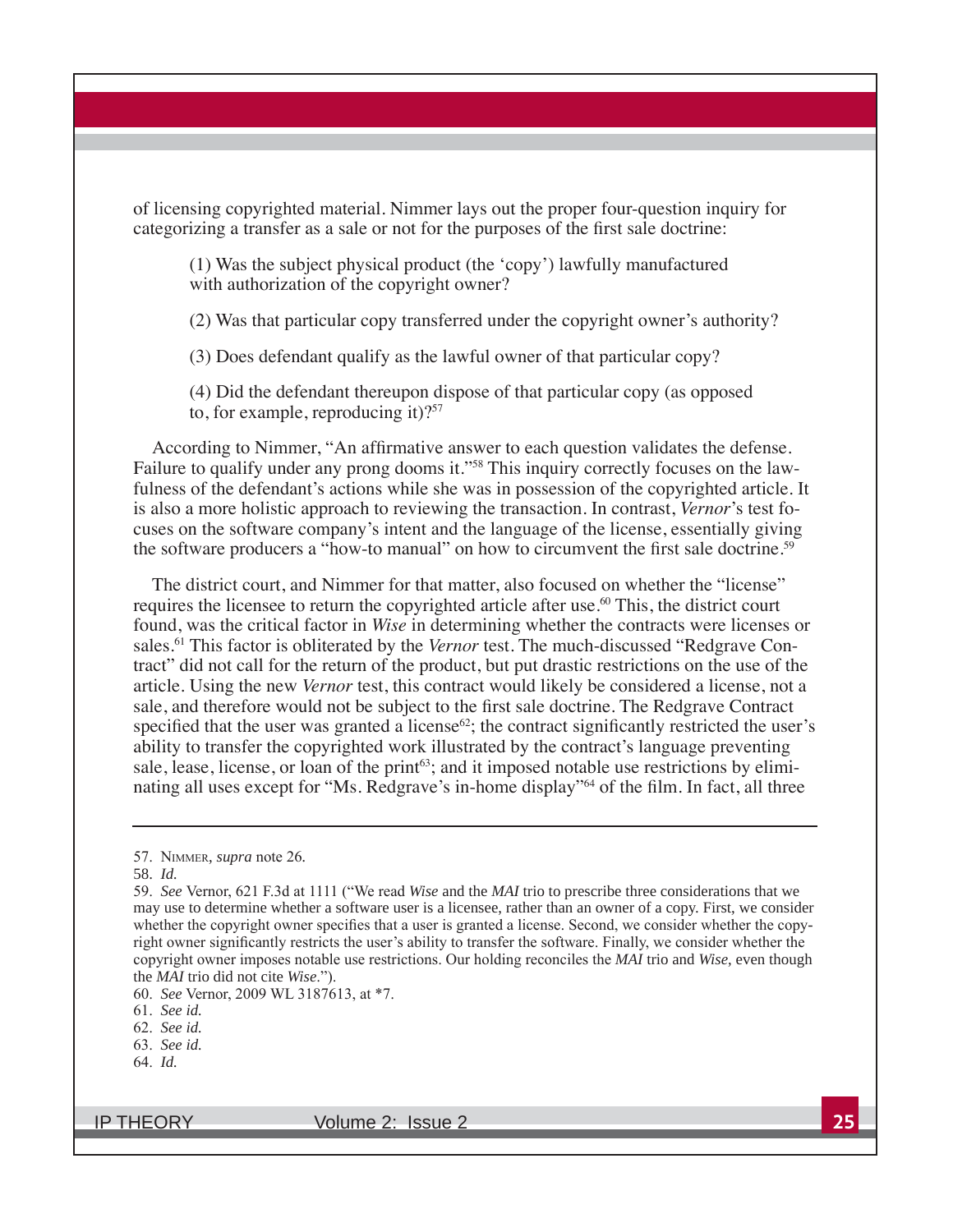contracts in *Wise* that were found to be sales would likely be found to be licenses. Even looking at *Bobbs-Merrill*, the seminal first sale doctrine case, if the *Vernor* test were applied to the facts of the case, it is plausible that the notice would have been held to create a license instead of a sale. Although the notice did not explicitly specify it was license, the other two factors are most likely there: restriction on transfer and notable use restrictions who wants to buy a used book for the same price as a new one? The lesson is this new test could open the door to a broad application of licensing in areas other than software.

#### **Console Video Games**

This new test could have huge implications for the future of several major industries. An author could write a treatise discussing each potential media the new "sale versus license" test could affect, but one of the next most logical jumps in using licenses over outright sales is video games for consoles. It is already the case that if someone buys a game for the PC, he is a licensee, who cannot loan or resell his copy. Yet if he buys the exact same game for a console he is an owner who can lend, resell, or even rent the game.

The used video game industry is currently tenuous at best. The largest used game retailer, GameStop, is coming under fire from all directions,<sup>65</sup> and the video game industry itself is taking steps to shut down the resale of their games. These steps include such actions as including one-time use game codes in new copies that cannot be transferred over to a used game purchaser<sup>66</sup> or giving free downloadable content to the new game purchaser, but charging the used game customer to download the same content.<sup>67</sup> While these steps do not directly conflict with the first sale doctrine, they are harbingers of changes to come.

In August of 2010, THQ's Creative Director, Cory Ledesma, made some controversial comments regarding used game sales. THQ is a Los Angeles-based game company that released games such as "WWE All-Stars," "Conan," "UFC Undisputed," and "Red Faction." Mr. Ledesma said:

I don't think we really care whether used game buyers are upset because new game buyers get everything. So if used game buyers are upset they don't get the online feature set I don't really have much sympathy for them. We hope that people understand that when the game's bought used, we get cheated.<sup>68</sup>

<sup>65.</sup> See, e.g., Collins v. Gamestop Corp., No. C10-1210 THE, 2010 WL 3077671, at \*1 (N.D. Cal. Aug. 6, 2010); Brett Molina, THQ Creative Director on Used Games: 'We Get Cheated', USA TODAY-GAME HUNTERS (Aug. 24, 2010, 3:49 PM), http://content.usatoday.com/communities/gamehunters/post/2010/08/thq-creativedirector-on-used-games-we-get-cheated/1.

<sup>66.</sup> THQ Announces Additional Key Features and Franchise Updates for WWE(R) SmackDown(R) vs.  $Raw(R)$  2011, THQ - INVESTOR RELATIONS - NEWS RELEASE (Aug. 18, 2010), http://investor.thq.com/phoenix. zhtml

<sup>?</sup>c=96376&p=irol-newsArticle&ID=1460907&highlight=&loc=interstitialskip.

<sup>67.</sup> See Collins, 2010 WL 3077671, at \*1.

<sup>68.</sup> Molina, *supra* note 65.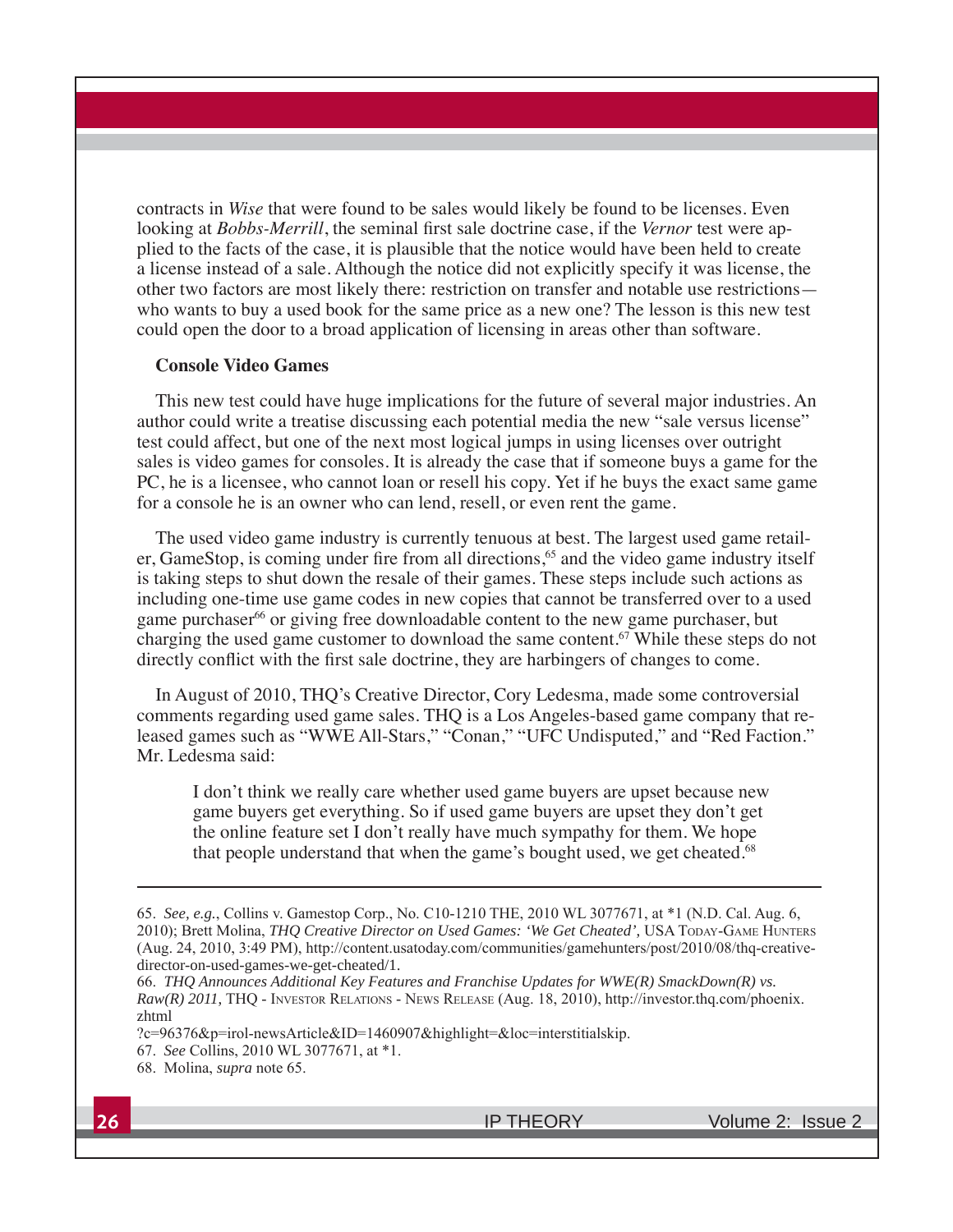This is the sentiment of many, if not all, copyright holders, not just game producers. What Mr. Ledesma fails to recognize is that all copyrighted works face this same issue. When books are bought used, the authors "get cheated." This issue is exactly how the first sale doctrine came into being in *Bobbs-Merrill*.

The best thing that could happen for Mr. Ledesma and those who agree with his sentiment is the Vernor test. All that a game producer needs to do under the new Vernor test is include a notice in the game's cover that restricts the use and prohibit the subsequent transfer of the game, label it as a license, and the transfer is no longer a purchase, but a license for the purposes of the first sale doctrine. This would eliminate the used game market and Mr. Ledesma's company would not be "cheated" anymore.

The customers, however, would be the ones cheated. Here is where a short explanation of used game sales comes in. According to the pleading in Collins v. GameStop Corporation, GameStop did nearly \$2 billion in used game sales last year, totaling roughly twenty percent of its total revenue.<sup>69</sup> Using GameStop as an example, a customer brings in his used games, whether they were bought new or used, and gets cash or store credit for these games. The customer can buy anything in the store with this credit, including new games, used games, new or used consoles, console accessories, gaming catalogues/magazines, etc. The games that the customer traded in are then put back on sale for discounted prices. The used prices depend on how new the game is—the newer the game, the closer to full price the used version will be; how popular the game is  $-a$  flop will fetch significantly less for the trade-in customer and for GameStop once it is put back on the shelf; and the condition of the used games. This is a very similar process to stores such as Half-Priced Books, or college textbook stores, except GameStop give the customer more store-credit dollars than cash dollars if the customer chooses to take store credit.

Buying a used game could potentially save the customer significant amounts of money. Thanks to the first sale doctrine, this is legal. For instance, at GameStop, a customer could buy a used copy of a popular game for less than half of its original price. However, the customer enjoys this discount at the cost of timeliness. This less-than-half-priced game is nearly a year old. In the Collins lawsuit, the plaintiff bought a used copy of "Dragon Age: Origins" two months after the release of the game.<sup>70</sup> "Dragon Age: Origins" is a wildly successful game created by Electronic Arts and BioWare that released a sequel in March 2011, and is currently working on a third in the series.<sup>71</sup> The plaintiff bought it for \$5 cheaper than the new game, but was required to pay \$15 for the downloadable content that was of-

**IP THEORY** 

<sup>69.</sup> Class Action Complaint at 2010 WL 1251811 at \*1, Collins, 2010 WL 3077671. [hereinafter Compl.] 70. Compl. ¶ 30.

<sup>71.</sup> See, e.g., Bioware: Dragon Age: Origins: Accolades, BIOWARE, http://dragonage.bioware.com/dao/home/ accolades/; Bioware: Dragon Age II, BIOWARE http://dragonage.bioware.com/da2/; James Ransom-Wiley, Dragon Age 3 artists wanted, Bioware sr. director tweets, JOYSTIQ, http://www.joystiq.com/2011/05/20/dragon-age-3-artists-wanted-bioware-sr-director-tweets/.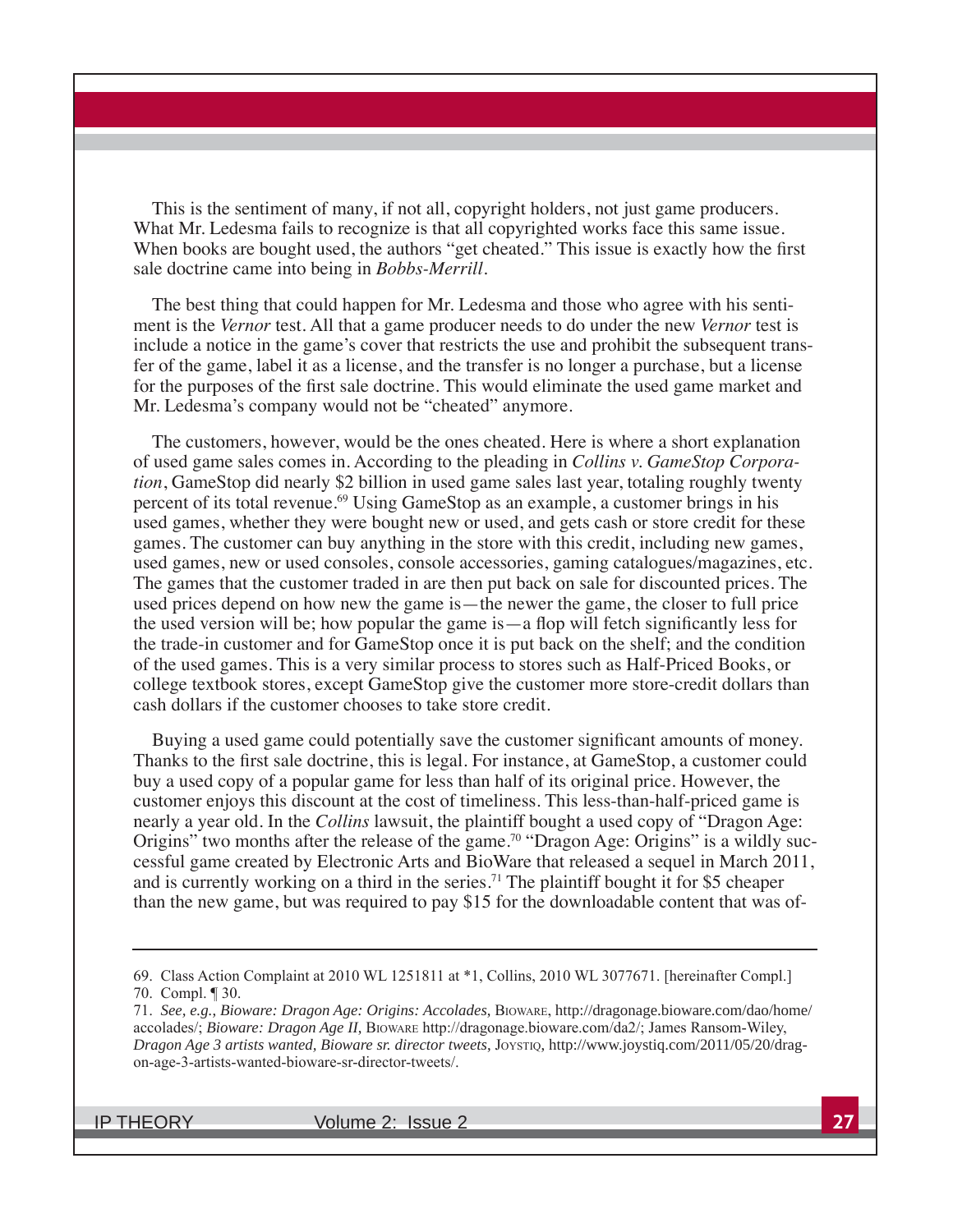fered free for the new game purchaser and was advertised on the original package in which the new game was distributed and in which the used game was resold, essentially paying \$10 more for the used game than had he purchased it new.<sup>72</sup> He is now suing GameStop for deceit and fraud, among other claims.

This seems like a "have your cake and eat it too" situation. Collins wanted the newest game, but did not want to pay full price for it. He thought he had hit the jackpot by saving \$5, but instead EA and BioWare put in a code that rewards the new user and disadvantages the used purchaser. The tradeoff for a cheaper game is at the cost of time. As one video game blogger put it:

I've bought a mix of new and used games, using a pretty complex decision matrix. Do I want the game immediately, or can I wait? How much is it? How much are used copies? Are they in good condition? Are they covered in GameStop's horrific yellow diarrhea of stickers?73

This decision is not made lightly. Game producers seem to think the used game market is going to replace their market. However, used game sales are never immediate. Someone must purchase the original game, and then resell it. Video game players, like Collins, who want the game immediately, have to buy it new. The concept brings us back to the first sale doctrine; once the game is distributed for the first time, the copyright owner should have no control over subsequent sales of the physical copy. So far, the most the game producers have done is to preclude used game purchasers access to "cool stuff" that is only included for free in the new version.

However, with Vernor, this could all change. Software for consoles is very similar to the software for PCs. In fact, Microsoft has even created a base coding language that streamlines game creation for Xbox and Windows-based PCs called "XNA."<sup>74</sup> The code eliminates the need for "repetitive boilerplate code" that, prior to XNA, would have to be implemented in each version of a game.<sup>75</sup> Further, even the external hardware, such as controllers, is largely compatible.<sup>76</sup> While obviously the software is not actually identical and therefore each has its own copyright, it is completely arbitrary that a PC game cannot be resold but its console-equivalent can. Of course, the answer is: the PC game can be loaded onto the computer and played without the disk, whereas the console games cannot.

This reasoning is completely arbitrary as the new console games can be loaded onto the console's hard drive. In fact, some game companies even recommend that the user do this to

<sup>72.</sup> Compl. ¶ 34-35.

<sup>73.</sup> Chris Kohler, GameStop the ScapeGoat: Why Used Games Debate Isn't So Simple, GAME LIFE (Aug. 27, 2010, 8:00 am), http://www.wired.com/gamelife/2010/08/used-games/.

<sup>74.</sup> Microsoft XNA, WIKIPEDIA, http://en.wikipedia.org/wiki/Microsoft\_XNA.

<sup>75.</sup> Id.

<sup>76.</sup> See Xbox Live Compatibility: Xbox LIVE Compatible Routers, http://support.xbox.com/en-US/xboxlive/connecting/network-hardware-compatible-xbox-live.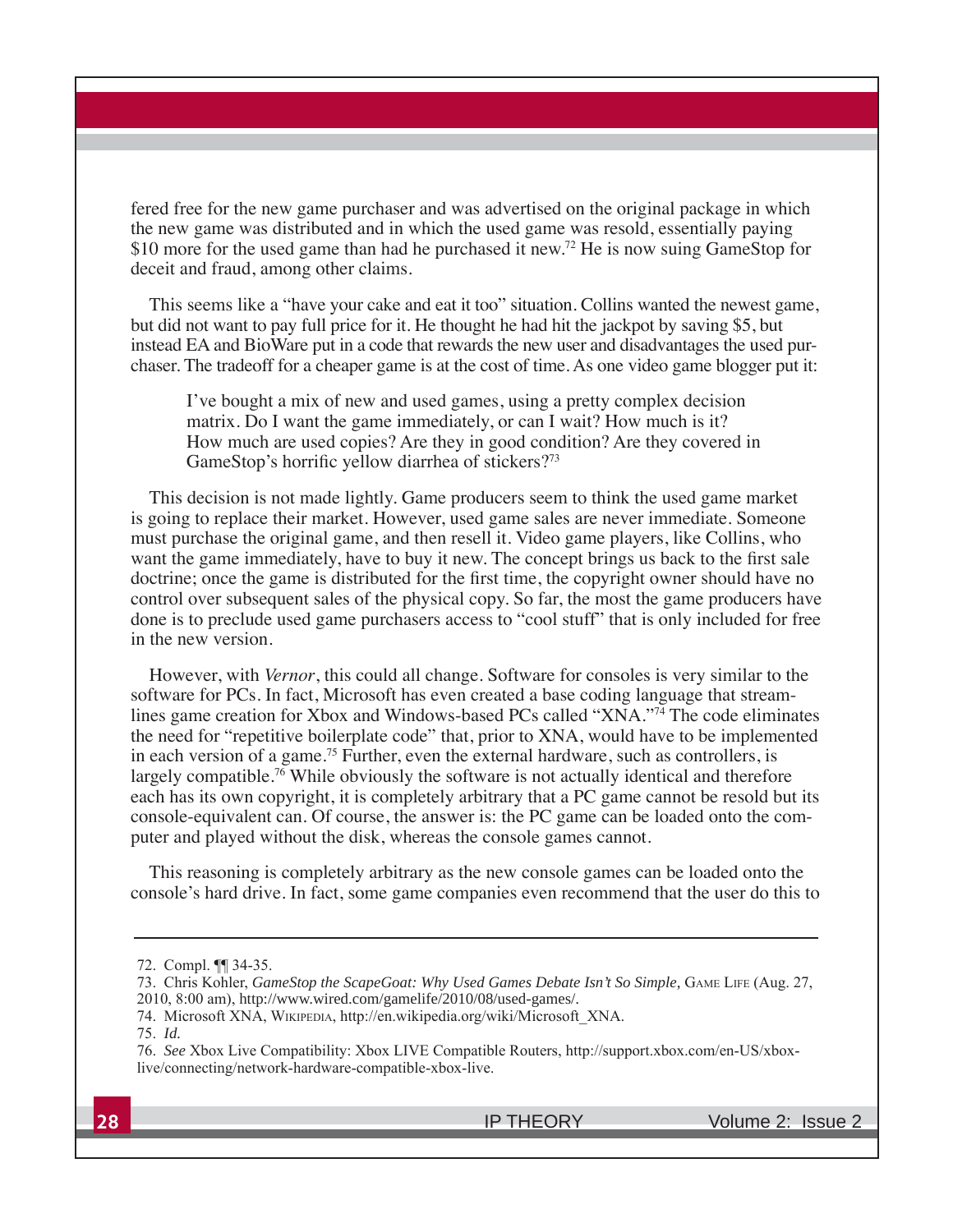reduce loading times between in-game location changes and highly rendered "cut scenes" (mini-movies within the game that portray the player's character acting out a predetermined dialogue and scene).<sup>77</sup> Once the game is loaded into the Xbox, the user only inserts the disk into the tray for authentication. Once the disk is resold, lost, lent, etc., the version on the hard drive is rendered useless. This is a potential solution for PC games, but runs afoul with other forms of PC software because it would require PC users to constantly insert the disks to all software. (Imagine trying to run Microsoft Office from an airplane, or Adobe InDesign in a hotel in Paris.)

The crux of the matter is that the game producers can get away with licensing PC games instead of selling them because of the current state of the law. This licensing allows them to skirt around the first sale doctrine and stick consumers with a copy of a game indefinitely with no recourse if the user should dislike the game, become bored with it, or wish to resell it. Game producers, after *Vernor*, could potentially do the same with console games, as the technology is now available to allow the consumer to perform full uploads of the game onto the console hard drive, rendering the disk useless, except for authentication.

#### Public Policy Considerations in Vernor-Or the Lack Thereof

The Ninth Circuit in *Vernor* glossed over the policy considerations brought up by Mr. Vernor and the amicus briefs. Amicus briefs were filed by the Motion Picture Association of America (MPAA)<sup>78</sup> and the Software and Information Industry Association (SIIA) in support of reversing the district court.<sup>79</sup> These two organizations, obviously, have huge amounts of money riding on the fact that they can license their copyrighted articles without invoking the first sale doctrine. On the other side, library associations, Electronic Frontier Foundation, Consumer Federation of America, and others,<sup>80</sup> as well as eBay,<sup>81</sup> filed amicus briefs supporting affirmance of the District Court's ruling. Again, eBay has massive amounts of money and a large portion of their customer base's interest riding on whether software can be resold.

The public policy that really should have been given greater attention was the issue presented by the libraries. The libraries worry that their continued practice of buying software, or worse, having someone donate software to them, and then renting the software itself out

**IP THEORY** 

<sup>77.</sup> See, e.g., Edwin Evans-Thirlwell, Amalur dev: "for the love of God, install it to hard drive", OXM, http://www.oxm.co.uk/38165/amalur-dev-for-the-love-of-god-install-it-to-hard-drive/.

<sup>78.</sup> Brief of Amicus Curiae the Motion Picture Association of America, Inc. in Support of Appellant's Position Seeking Reversal on Appeal, Vernor v. Autodesk, Inc., 621 F.3d 1102 (9th Cir. 2010) (No. 09-35969), 2010 WL 894739.

<sup>79.</sup> Brief of Amicus Curiae Software & Information Industry Association (SIIA) in Support of Appellant and Reversal, Vernor v. Autodesk, Inc., 621 F.3d 1102 (9th Cir. 2010) (No. 09-35969), 2010 WL 894742.

<sup>80.</sup> Brief of Amici Curiae American Library Association et al. in Support of Plaintiff and Affirmance, Vernor v. Autodesk, Inc., 621 F.3d 1102 (9th Cir. 2010) (No. 09-35969), 2010 WL 894740.

<sup>81.</sup> Brief of Amicus Curiae eBay Inc. in Support of Appellee Timothy S. Vernor and of Affirmance of the District Court's Judgment, Vernor v. Autodesk, Inc., 621 F.3d 1102 (9th Cir. 2010) (No. 09-35969), 2010 WL 894741.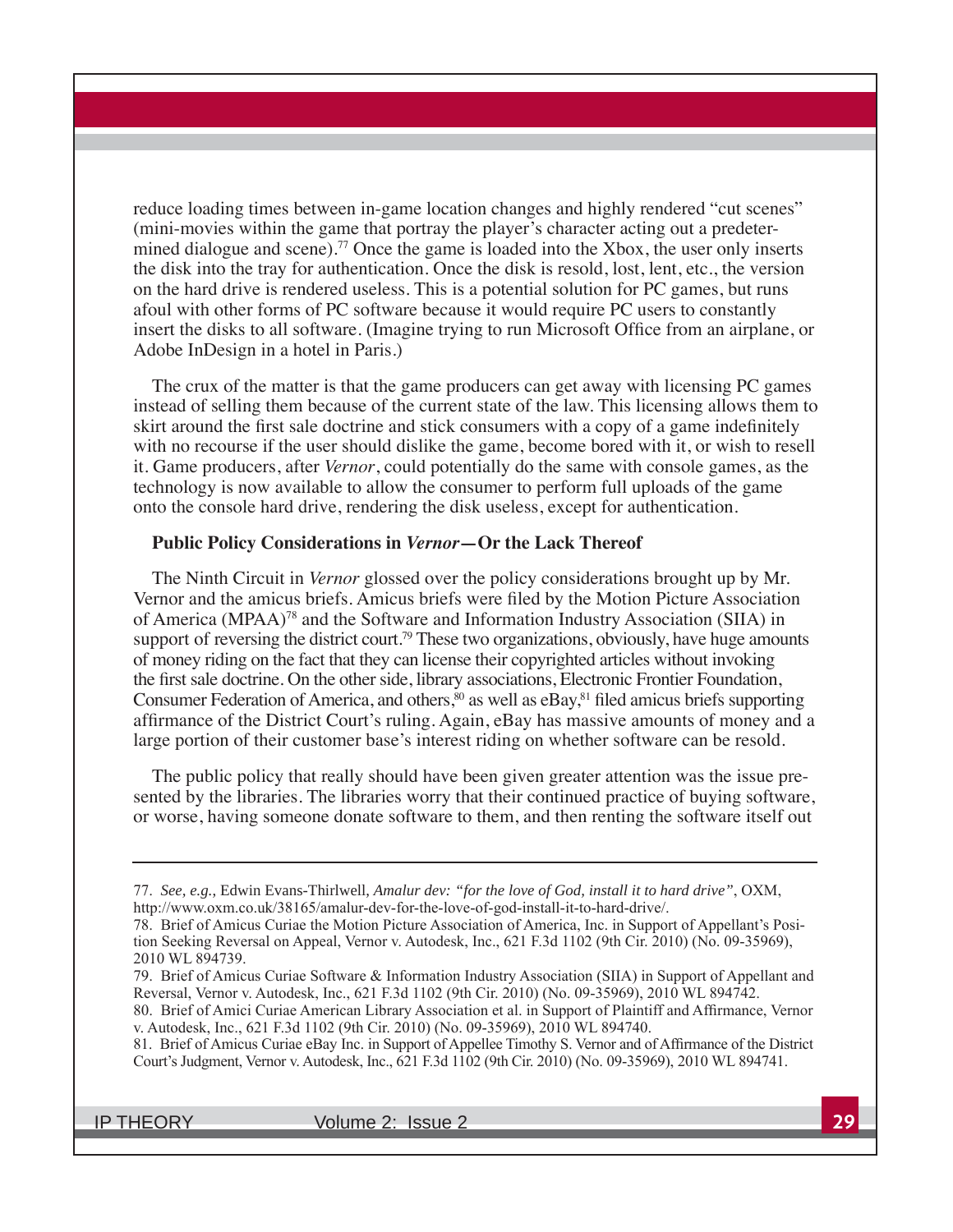to its patrons, or allowing multiple users on their computers would constitute infringement.<sup>82</sup> The Ninth Circuit dismisses this concern as being protected by the exception in the Copyright Act that expressly exempts libraries and the like from being governed by licensing.<sup>83</sup> However, the court does not address the chilling effect that its decision will have on the donation of software to libraries and the libraries themselves deciding not to provide these services for fear of an ordeal similar to that Mr. Vernor went through.

To look beyond just the chilling effect on libraries, the use of software has become nearly compulsory in today's world. Without access to software, people will be a severe disadvantage. The licensing scheme promoted by the amicus briefs in favor of reversing the district court's decision cites that this setup allows flexible pricing for educational packages, for example.<sup>84</sup> This argument should not be the focus of the case, however, because even if the licensing can bring down prices for packages such as those for educational institutions or students, the adverse effects of the licensing far outweigh the beneficial effects of certain exclusive discounts. For example, someone who purchases Microsoft Office 20XX is a licensee. When Microsoft Office 20XY is released and makes the documents created in version 20XX incompatible with documents created in version 20XY, the licensee is forced to purchase the new version. With most copyrighted materials, (to stick with the same example) this purchaser could sell version 20XX in order to offset the purchase price of version 20XY. This is not the case with software. Version 20XX is now obsolete and the purchaser has no remedy but to trash it or donate it to a library at the risk of infringing copyright.

### So, What Can We Do About It?

The first sale doctrine should be applied equally across all media of copyrighted works. By making the transfer of software into licenses, the software producers, and the courts, are allowing this select medium extra protection not granted to them in the Copyright Act. This extra protection is not only beyond the scope of protection provided to them in the Act, but is also against public policy and not in the best interest of the public at large. While the economic gains from a copyright are usually the greatest concern in America, the deleterious effects that can stem from the Vernor ruling, not just in console video games, but in all media of copyrighted works, call for a court to weigh the public policy considerations and how this will affect consumers in the long run very carefully.

My proposed solution is easy: Reverse Vernor, and then apply the Copyright Act as it is intended. The loaning, renting, and reselling of software with its special problem that

<sup>82.</sup> Brief of Amici Curiae American Library Association et. al., *supra* note 80.

<sup>83.</sup> Vernor, 621 F.3d at 1115 (citing 17 U.S.C. § 108).

<sup>84.</sup> See Vernor, 621 F.3d at 1114-15; see also Brief of Amicus Curiae Software & Information Industry Association (SIIA) in Support of Appellant and Reversal, Vernor v. Autodesk, Inc., 621 F.3d 1102 (9th Cir. 2010) (No. 09-35969), 2010 WL 894742, at \*4.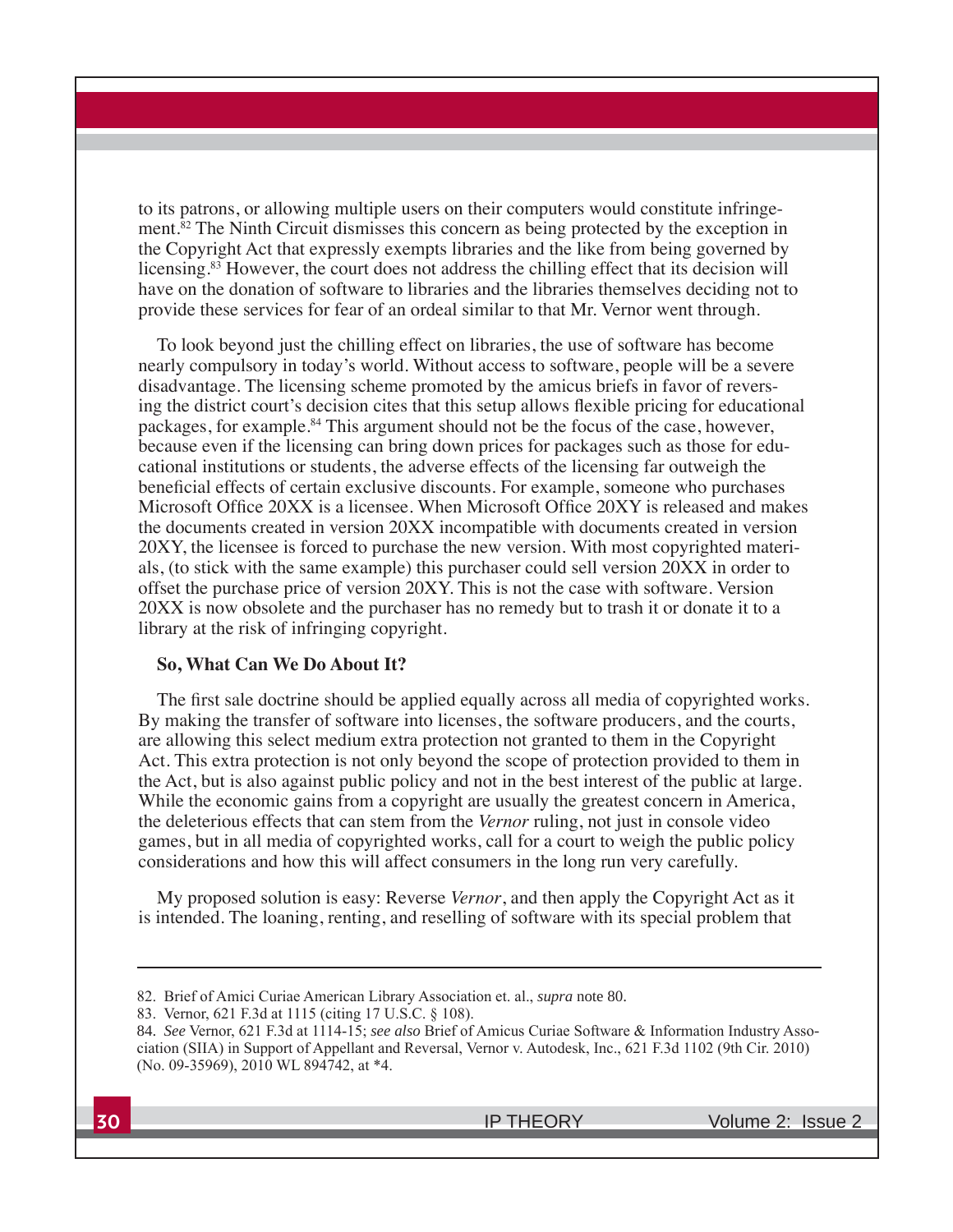selling the physical copy may not actually transfer all of the copyrighted work is a serious issue facing software copyright holders. However, each medium of copyrighted works has an issue that faces it when publishing these copyrighted works to the public. For example, books are lent or resold without any royalties paid to the author. This tradeoff of exclusive rights for the author's exposition of the copyrighted work is the classic tradeoff of obtaining a copyright. Should the author choose not to distribute copies of her work, she perpetually retains the right to distribution. However, once the author actually distributes copies of the copyrighted work, she has exhausted that right. Software producers are granted the exclusive right to distribute copies of their software, among other rights, but the software producer never exhausts its right to distribution because, through the EULA, it retains control over the physical copy even after the transfer. The right to distribute becomes perpetual, not limited as called for in the Constitution, and the consumers are the ones being hurt by this.

The computer and the Internet have radically changed our culture, our lives, and our laws. Unfortunately, the law is slow to catch up to the technology. This is an area where the law is especially lagging. Many of our laws promote an "Internet exceptionalism," that is excepting technology from many of the brick and mortar world's laws. Sometimes this theory is applied because it must be. Applying the law as it is in the brick-and-mortar world directly to Internet issues would be overly burdensome, clunky, and simply impossible. However, the first sale doctrine can work, and work well, when applied directly. There are other ways to solve the issue. This area of the law need not fall into the "Internet exceptionalism" category.

Many of the issues presented by software's special problem of customers loading it into their computers, selling the software to a third party, and then continuing the use of the software on their computer, can be solved by the use of other exclusive rights provided by the Copyright Act, such as the right of reproduction. Use of these other rights would curtail the problem without circumventing long-established doctrines or extending the protection of the Copyright Act. Courts, such as *MAI*, have already categorized the loading of a computer program into a computer as copying. Congress reacted by enacting the "essential step defense" that allows the owner of a software program to make a copy of the program on the computer if it is an essential step in the use of the program.<sup>85</sup> Loading and then selling the software would fall outside of the protection of the "essential step defense" the moment the user sells the software to a third party. The copy on the computer then becomes an illegal copy, in violation of the copyright owner's exclusive right to reproduce.

The technology is available. iTunes provides an excellent example. iTunes can track a single song across multiple computers and long periods of time to block an unauthorized user from playing the song. Tracking the copies made of software (by uploading the software onto the computer) using technology like that employed by iTunes would virtually eliminate the special problem presented by software.

#### 85. 17 U.S.C. § 117.

**IP THEORY**